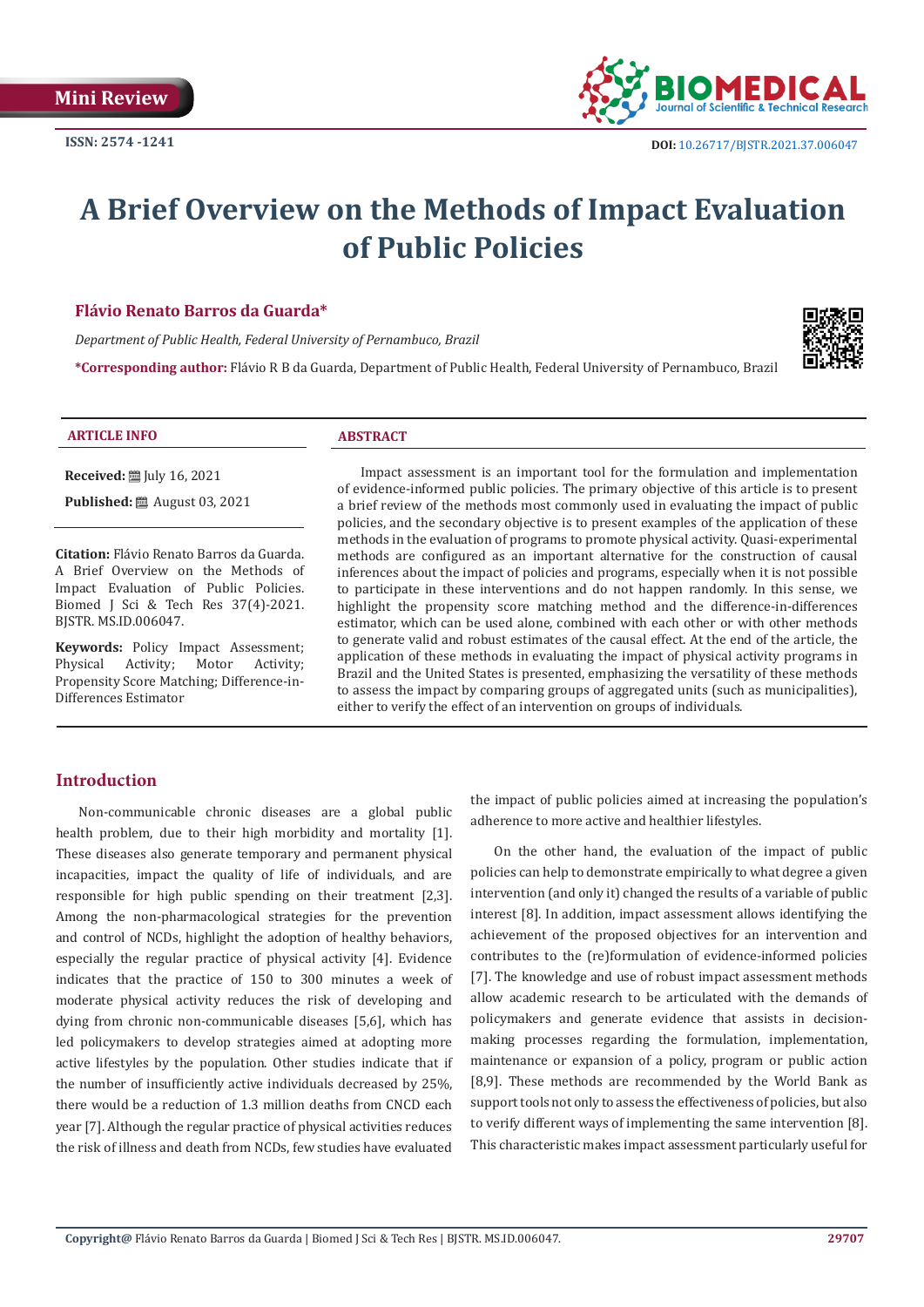evaluating physical activity promotion programs, especially if they have different implementation strategies in the local context or if they have been proposed to serve different target audiences.

# **Challenges of Evaluating the Impact of Public Policies**

Ideally, the impact of a public policy on physical activity should be evaluated through methods capable of comparing groups of individuals (or population aggregates) with similar characteristics, who have been randomly selected, but who differ from each other by exposure (or not) to this policy. Thus, the gold standard method for evaluating the impact of public policies is the randomized and controlled trial [9]. On the other hand, carrying out experiments with these characteristics is not always possible, both from ethical issues, as well as for financial, political, or issues related to the interest of individuals and institutions in participating in politics [10]. Personal participation or adherence of an institution, city, province, or state in a given policy does not always occur randomly [10,11], especially when it comes to behavior change related to the practice of physical activities [12]. Voluntary adherence to a policy may, therefore, follow patterns unknown by the evaluator, which limits the ability to balance the characteristics of individuals exposed and not exposed to this intervention [10,11].

In other words, self-selection for participation can result in the formation of a treatment group (group exposed to the policy) with different characteristics from the unexposed group, and this can bias the estimation of the impact of this intervention since the exposed group can be formed by those who are more motivated, with greater political will (in the case of entities, municipalities, and provinces) or who have better physical or technical conditions to adhere to physical activity [9-11]. Given the impossibility of randomly selecting participants and non-participants in a policy or program, that is, given a possible selection bias, some additional assumptions are needed to identify the parameter of interest in the impact assessment [13]. In this context, the ignobleness hypothesis describes that there will be no systematic bias when comparing groups with similar observable characteristics, as any information on heterogeneity can be captured by these observable variables, both in the group that underwent the policy and in the comparison group [14].

Therefore, the use of quasi-experimental research designs is recommended, which allow estimating the trajectory of beneficiaries of a physical activity promotion policy, if they had decided not to adhere to it [10- 12]. In this sense, the use of impact assessment methods based on counterfactual analysis is the best alternative for estimating the specific causal effects of the policy on a given indicator of interest [8-11]. The method known as the potential results model is widely used in public policy impact assessment, as it compares results of an intervention with estimates of results that would be obtained without the intervention [8,12]. The application of the method consists of comparing (before and after) a sample of analysis units submitted to intervention (treatment group) with another sample of analysis units without intervention [8-11].

# **The Propensity Score Matching Method**

The evaluation of the impact of public policies requires identification of what would have happened to the group exposed to a given intervention, had it not been implemented (definition of the counterfactual). However, it is not possible to construct a valid and robust counterfactual scenario by merely selecting a group of individuals who have not been exposed to the policy, as it is possible that those who are likely to be more motivated (or managers with greater commitment in terms of health policies, thus as greater political will) could be more likely to implement a physical activity program, thus characterizing a selection bias [15]. An alternative to minimize the selection bias is the use of the propensity score matching method, which allows the constitution of a comparison group with observable characteristics similar to those of the group exposed to the policy (treated) [15,16]. Consequently, it becomes possible to identify and select at least one unit from the comparison group that represents a counterfactual result for each treated unit. This scenario, therefore, creates the idea that the only difference between the units evaluated would be the participation or not in the policy, since they have other similar characteristics [16].

The Propensity Score Matching method proposes that after defining the treated and comparison groups, regression models for binary data are estimated using Logit or Probit type link functions [17] to determine the probability of an analyzed unit adhere to the policy, through a vector of characteristics from the period prior to exposure to the program  $(X_{i-1})$ , which is given by:

$$
P(Trat_{i,0} = 1) = \phi(\beta X_{i,-1})
$$
\n(1)

Where: Trat $\frac{1}{4}$  is a dummy variable with a value 1 if the individual is exposed to the policy and a value of 0 for those not exposed; ∅ is an accumulated logistic distribution function,  $X_{i-1}$  is a vector of *k* explanatory variables weighted by the inverse of the treatment probability, and β is a vector of parameters associated with these variables.

In order to identify the best matching strategy, the next step of the method is to use the estimated propensity scores to compute weights that allow the individuals in the comparison group to be balanced, so that they become, on average, similar to the treated group. For this purpose, matching algorithms such as nearest neighbor, kernel matching and radial matching are usually used.

# **The Difference-in-Difference Method**

The difference-in-differences estimator is a method used in quasi-experimental approaches to evaluate the impact of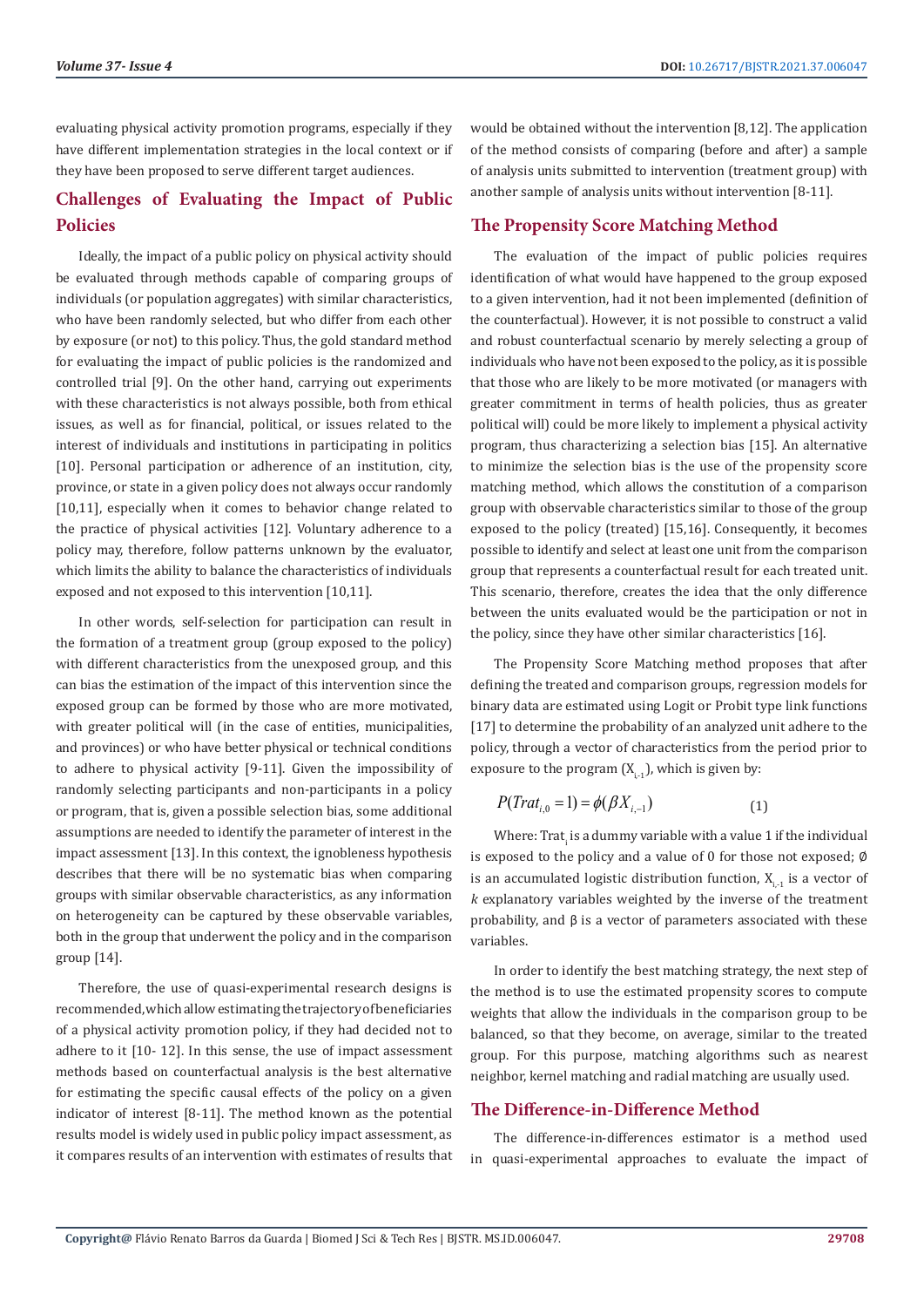interventions, based on the hypothesis of parallel evolution of the results relative to a variable of interest between the treated and comparison groups [18]. This method postulates that the trajectory of the results for the comparison group represents what would have happened with the variable result of the treated in the absence of intervention. The use of this method provides reliable estimates for the causal effect of the treatment, as long as the evolution of unobservable information from the treatment and control groups presents a uniform variation over time [18,19]. The adoption of the difference-in-differences method requires information about the treaties and comparison groups before and after the implementation of the intervention that allows the construction of a scenario that describes the parallel evolution of the trajectory of the treaties and the comparison group over time periods of at least one year before and after the implementation of the program. Thus, it is possible to capture the treatment effect by calculating the difference-in-differences between results observed before and after treatment [18].

Considering  $t = 0$  as the period before the implementation of the intervention and  $t = 1$  as the period after, the difference-indifferences estimator is described by:

$$
DD_i = E[(Y_{i1}^1 - Y_{i0}^1) - (Y_{j1}^0 - Y_{j0}^0)]
$$
\n(3)

Where:  $Y_i$  = result variable of a municipality treated *i*;  $Y_j$  = result variable of a comparison group municipality *j*.

The difference-in-differences estimator is able to minimize the selection bias associated with unobservable characteristics and is therefore particularly useful to assess the impact of physical activity promotion policies, as it allows controlling problems related to time-invariant characteristics, for example, the innate abilities of individuals or the political will of a public manager to implement a program.

# **Combination of Public Policy Impact Assessment Methods**

Importantly, impact assessments are subject to three types of bias. The first is the result of possible differences in the observable characteristics between treated and comparison groups, such as income, sociodemographic or epidemiological variables, level of training and motor experiences. The second bias may be associated with unobservable characteristics of the studied groups (such as individual motivation, political will, technical capacity of individuals, etc.). The third type of bias occurs due to the impossibility of comparing the groups due to the absence of common standards, that is, due to the absence of overlapping of the conditional density function of the observable characteristics of the treated and control group [11,16]. Biases related to observable and unobservable characteristics and the absence of a common support potentially generate imprecise conclusions regarding the impact of a public policy.

On the other hand, the control of bias in quasi-experimental studies can be performed by combining methods such as propensity score matching and regression of differences in differences, which allow to estimate the causal effect of a policy [19-21]. Impact assessment methods can be combined with each other or with other techniques, aiming to overcome possible individual limitations of the methods and increase the robustness of the results. The combination of propensity score matching and difference-in-differences methods, also known as double difference matching, improves the quality of results from non-experimental studies [20], as the difference-in-differences method minimizes possible selection biases by characteristics of the treated and comparison groups, while the matching by propensity score of units (or individuals) with similar characteristics allows to reduce both biases arising from the distribution of observable characteristics, as well as biases related to the absence of common support [21,22].

# **Examples of Impact Assessment of Physical Activity Programs**

Physical activity promotion programs can have an impact on different variables, depending on the objectives proposed by a public policy. In this sense, in order to demonstrate this wide range of possibilities, three studies that used the impact assessment methods of physical activity programs discussed in the previous sections of this article are presented below. The studies by Rodrigues, et al. [23] and Lima, et al. [24] used the propensity score matching method to assess the impact of the Health Gym Program, which has been implemented in several Brazilian municipalities since 2011 and is considered the main health and physical activity promotion program in Brazil. The two studies used different official government databases to match municipalities according to their socioeconomic, demographic and epidemiological characteristics and to verify the impact of the program in the first state to implement this intervention in that country. The study by Rodrigues, et al. [23] evaluated the impact of the program on mortality for hypertension in the state of Pernambuco between 2010 and 2018 and found that the presence of the program promotes a 12.8% reduction in the mortality rate.

The study also revealed that the greatest effects of the program were observed in brown skin color people and in the population group over 80 years old. The study carried out by Lima and collaborators [24], also in the state of Pernambuco, verified the impact of the program on public spending on hospital admissions for cerebrovascular diseases. The results showed that the municipalities that implemented the program spent, on average, US\$ 325.22 less with hospitalizations for each group of 10,000 inhabitants than the municipalities that did not adhere to the program. In another study, Brittin and colleagues [25,26] used the difference-in-differences method to verify how much the exposure to school environments prone to movement impacted on the level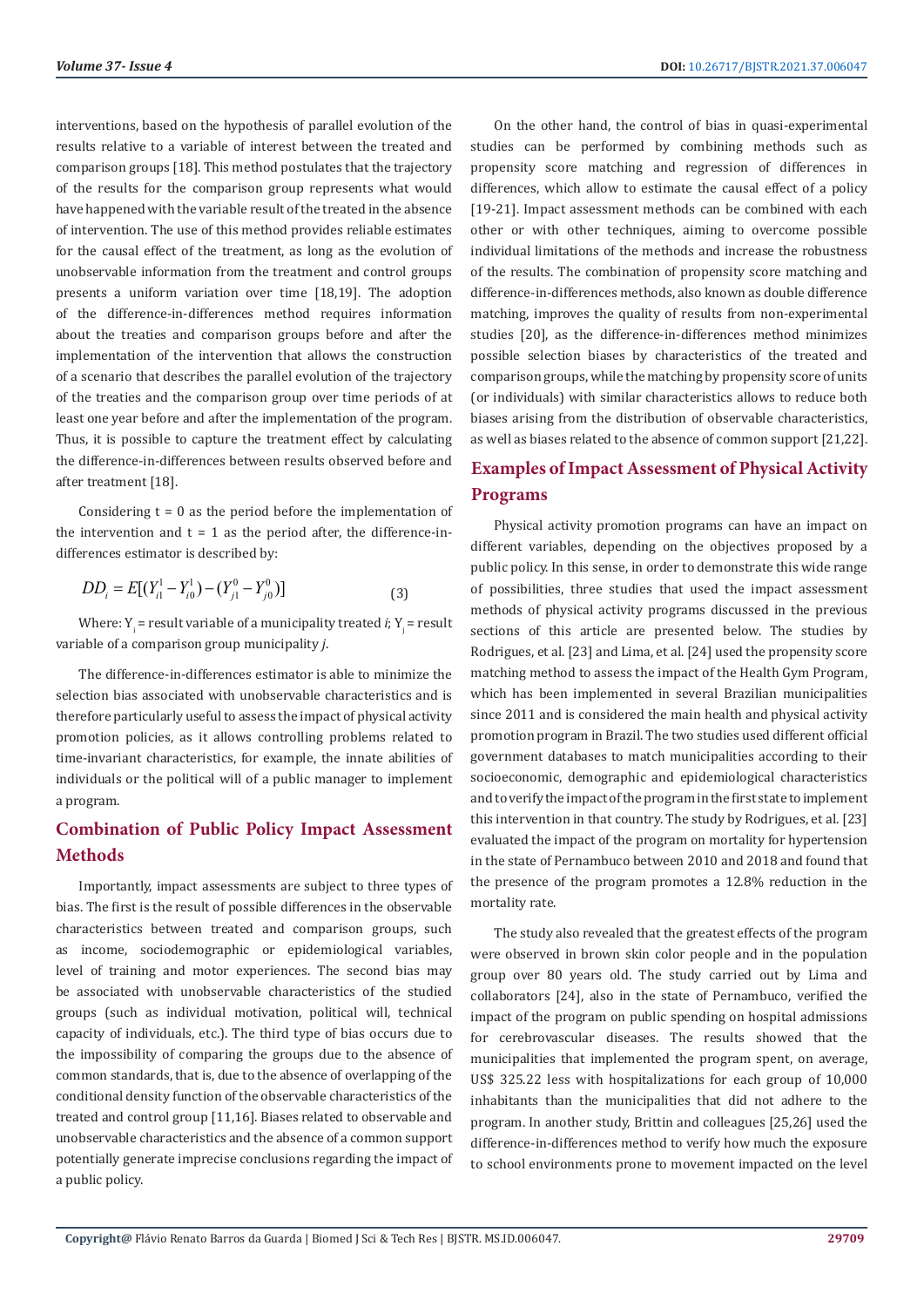of physical and in the time on sedentary behavior activity the time of sedentary behavior of elementary school students in the New York and Virginia, in the United States. The authors observed that children who moved to schools built with the objective of decreasing the time of sedentary behavior and promoting physical activity had an average decrease of 81.2 minutes in the time of daily sedentary behavior, and an increase of 23.4 breaks in sedentary behavior and 67.7 minutes of light physical activity, when compared to students who were in traditionally built schools.

# **Conclusion**

Public policy impact assessments aim to estimate the causal effect of an intervention designed to solve a problem of interest to society. These assessments should preferably be carried out through randomized experimental studies, but the scientific literature describes an important set of valid and robust methods that use non-experimental approaches. The use of methods that are based on potential results is an important strategy to create counterfactuals, control biases and produce reliable estimates of the impact of an intervention. Among these methods, the propensity score matching, and the difference-in-differences estimator stand out, which can be used alone, combined with each other or with other methods to create robust estimates of the causal effect of public policies when it is not possible to carry out experiments or when exposure to the intervention is not random.

Impact assessment methods are particularly useful for evaluating physical activity policies and programs, both because the participation of individuals in this type of intervention depends on personal choices, and because the promotion of more active and healthier lifestyles has become the object of several public policies aimed at mitigating the harmful effects of non-communicable chronic diseases on individuals, the economy and on expenditures in the health sector. Therefore, the need to increase knowledge and the use of impact assessment methods is highlighted in order to produce evidence on the effect of public policies. These methods can support policy (re)formulation and decision-making processes about the implementation, expansion or closure of interventions. Impact assessment methods also play an important role in generating information that allow managers to justify the investment and potential savings of public resources related to the implementation and/or adherence to physical activity programs (accountability in the public sector).

# **Acknowledgement**

This study was funded with resources from the Research Pro-Rectory of the Federal University of Pernambuco, Brazil.

# **Conflict of Interest**

There is no Conflict of Interest.

## **References**

- 1. [\(2018\) World Health Organization \(OMS\).WHO Commission Calls](https://www.who.int/news/item/01-06-2018-commission-calls-for-urgent-action-against-chronic-diseases) [for Urgent Action Against Chronic Noncommunicable Diseases. Pan](https://www.who.int/news/item/01-06-2018-commission-calls-for-urgent-action-against-chronic-diseases) [American Health Organization \(Switzerland\). Geneva.](https://www.who.int/news/item/01-06-2018-commission-calls-for-urgent-action-against-chronic-diseases)
- 2. [Rasmussen B, Sweeny K, Sheehan P \(2015\) Report to the Brazil-U.S.](https://www.brazilcouncil.org/wp-content/uploads/2016/04/Econ.-Cost-of-Absenteeism-Presenteeism-and-Early-Retirement-due-to-ill-health-Brazil.pdf) [Business Council, the US Chamber of Commerce and the APEC Business](https://www.brazilcouncil.org/wp-content/uploads/2016/04/Econ.-Cost-of-Absenteeism-Presenteeism-and-Early-Retirement-due-to-ill-health-Brazil.pdf) [Advisory Council. Victoria Institute of Strategic Economic Studies.](https://www.brazilcouncil.org/wp-content/uploads/2016/04/Econ.-Cost-of-Absenteeism-Presenteeism-and-Early-Retirement-due-to-ill-health-Brazil.pdf) [Economic Costs of Absenteeism, Presenteeism and Early Retirement](https://www.brazilcouncil.org/wp-content/uploads/2016/04/Econ.-Cost-of-Absenteeism-Presenteeism-and-Early-Retirement-due-to-ill-health-Brazil.pdf) [Due to Ill Health: A Focus on Brazil. Melbourne: Victoria University.](https://www.brazilcouncil.org/wp-content/uploads/2016/04/Econ.-Cost-of-Absenteeism-Presenteeism-and-Early-Retirement-due-to-ill-health-Brazil.pdf)
- 3. [Chaker L, Falla A, Lee SJ, Muka T, Imo D, et al. \(2015\) The global impact](https://pubmed.ncbi.nlm.nih.gov/25837965/) [of non-communicable diseases on macro-economic productivity: a](https://pubmed.ncbi.nlm.nih.gov/25837965/) [systematic review. Eur J Epidemiol 30\(5\): 357-395.](https://pubmed.ncbi.nlm.nih.gov/25837965/)
- 4. [Crowther ME, Ferguson SA, Vincent GE, Reynolds AC \(2021\) Non-](https://pubmed.ncbi.nlm.nih.gov/33525534/)[Pharmacological Interventions to Improve Chronic Disease Risk Factors](https://pubmed.ncbi.nlm.nih.gov/33525534/) [and Sleep in Shift Workers: A Systematic Review and Meta-Analysis.](https://pubmed.ncbi.nlm.nih.gov/33525534/) [Clocks Sleep 3\(1\): 132-178.](https://pubmed.ncbi.nlm.nih.gov/33525534/)
- 5. [Kyu HH, Bachman VF, Alexander LT, Mumford JE, Afshin A, et al. \(2016\)](https://pubmed.ncbi.nlm.nih.gov/27510511/) [Physical activity and risk of breast cancer, colon cancer, diabetes,](https://pubmed.ncbi.nlm.nih.gov/27510511/) [ischemic heart disease, and ischemic stroke events: systematic review](https://pubmed.ncbi.nlm.nih.gov/27510511/) [and dose-response meta-analysis for the Global Burden of Disease Study](https://pubmed.ncbi.nlm.nih.gov/27510511/) [2013. BMJ 354: i3857.](https://pubmed.ncbi.nlm.nih.gov/27510511/)
- 6. [\(2020\) WHO. WHO guidelines on physical activity and sedentary](https://apps.who.int/iris/handle/10665/336657) [behaviour: Web Annex. Evidence profiles. Geneva: World Health](https://apps.who.int/iris/handle/10665/336657) [Organization.](https://apps.who.int/iris/handle/10665/336657)
- 7. [Lee IM, Shiroma EJ, Lobelo F, Puska P, Blair SN, et al. \(2012\) Effect of](https://pubmed.ncbi.nlm.nih.gov/22818936/) [physical inactivity on major non-communicable diseases worldwide:](https://pubmed.ncbi.nlm.nih.gov/22818936/) [Analysis of burden of disease and life expectancy. The Lancet 380\(9838\):](https://pubmed.ncbi.nlm.nih.gov/22818936/) [219-229.](https://pubmed.ncbi.nlm.nih.gov/22818936/)
- 8. [Gertler Paul J, Martinez Sebastian, Premand Patrick, Rawlings Laura B,](https://openknowledge.worldbank.org/handle/10986/25030) [Vermeersch Christel MJ \(2016\) Impact Evaluation in Practice, \(2nd Edn.\).,](https://openknowledge.worldbank.org/handle/10986/25030) [Washington, DC: Inter-American Development Bank and World Bank.](https://openknowledge.worldbank.org/handle/10986/25030)
- 9. [Bozeman B, Sarewitz D \(2011\) Public Value Mapping and Science Policy](https://link.springer.com/article/10.1007/s11024-011-9161-7) [Evaluation. Minerva 49: 1-23.](https://link.springer.com/article/10.1007/s11024-011-9161-7)
- 10. [Athey Susan, Guido W Imbens \(2017\) The State of Applied Econometrics:](https://www.aeaweb.org/articles?id=10.1257/jep.31.2.3) [Causality and Policy Evaluation. Journal of Economic Perspectives 31\(2\):](https://www.aeaweb.org/articles?id=10.1257/jep.31.2.3) [3-32.](https://www.aeaweb.org/articles?id=10.1257/jep.31.2.3)
- 11. [Heckman J \(1979\) Sample selection bias as a specification error.](https://www.jstor.org/stable/1912352) [Econometrica 47\(1\): 153-161.](https://www.jstor.org/stable/1912352)
- 12. [Ryan E Rhodes, Ian Janssen, Shannon SD Bredin, Darren ER Warburton,](https://pubmed.ncbi.nlm.nih.gov/28554222/) [Adrian Bauman \(2017\) Physical activity: Health impact, prevalence,](https://pubmed.ncbi.nlm.nih.gov/28554222/) [correlates and interventions, Psychology & Health 32\(8\): 942-975.](https://pubmed.ncbi.nlm.nih.gov/28554222/)
- 13. [Caliendo M, Kopening S \(2008\) Some practical guidance for the](https://www.iza.org/publications/dp/1588/some-practical-guidance-for-the-implementation-of-propensity-score-matching) [implementation of propensity score matching. Germany: IZA Discussion](https://www.iza.org/publications/dp/1588/some-practical-guidance-for-the-implementation-of-propensity-score-matching) [Papers 22\(1\): 31-72.](https://www.iza.org/publications/dp/1588/some-practical-guidance-for-the-implementation-of-propensity-score-matching)
- 14. [Firpo Sergio, Pinto Rafael de Carvalho Cayres \(2013\) Combining](https://cmicro.fgv.br/sites/cmicro.fgv.br/files/file/WP_3_2013(2).pdf) [Strategies for Estimating Treatment Effects. Working Paper. S](https://cmicro.fgv.br/sites/cmicro.fgv.br/files/file/WP_3_2013(2).pdf)ão Paulo [School of Economics. Center for Applied Microeconomics.](https://cmicro.fgv.br/sites/cmicro.fgv.br/files/file/WP_3_2013(2).pdf)
- 15. [Rosenbaum P, Rubin D \(1983\) The Central Role of the Propensity Score](https://www.jstor.org/stable/2335942) [in Observational Studies for Causal Effects. Biometrika 70\(1\): 41-55.](https://www.jstor.org/stable/2335942)
- 16. [Austin PC \(2011\) An Introduction to Propensity Score Methods for](https://www.ncbi.nlm.nih.gov/pmc/articles/PMC3144483/) [Reducing the Effects of Confounding in Observational Studies. Pharm](https://www.ncbi.nlm.nih.gov/pmc/articles/PMC3144483/) [Stat 46\(3\): 399-424.](https://www.ncbi.nlm.nih.gov/pmc/articles/PMC3144483/)
- 17. [Heckman J, Ichimura H, Todd P \(1997\) Matching as an econo](https://www.jstor.org/stable/2971733)[metric evaluation estimator: evidence from evaluating a job training](https://www.jstor.org/stable/2971733) [programme. Review of Economic Studies 64\(4\): 605-654.](https://www.jstor.org/stable/2971733)
- 18. [Liao T \(1994\) Interpreting probability models: Logit, probit, and other](https://us.sagepub.com/en-us/nam/book/interpreting-probability-models) [generalized linear models. Thousand Oaks, CA: SAGE publications 101.](https://us.sagepub.com/en-us/nam/book/interpreting-probability-models)